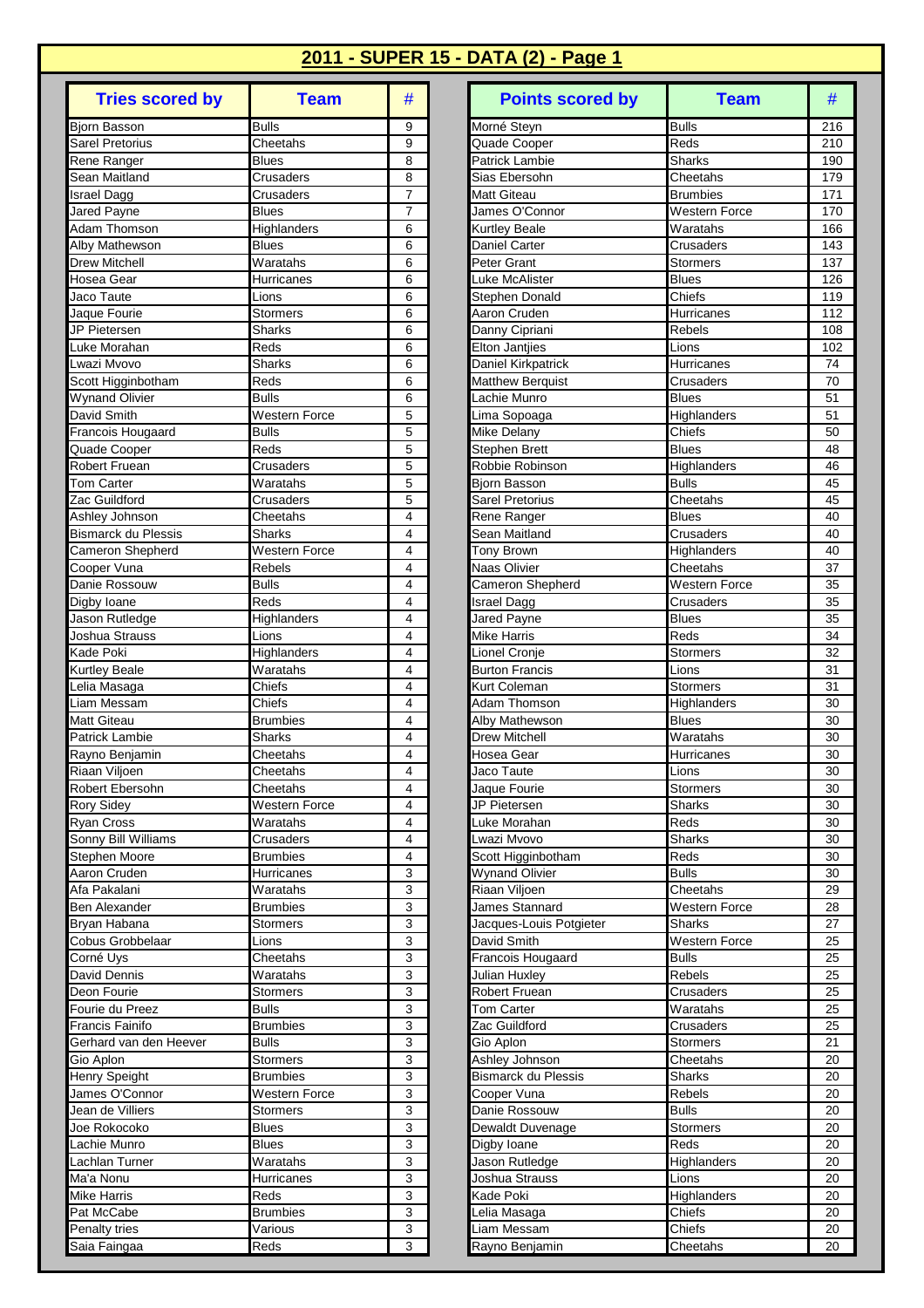| <b>Tries scored by</b>          | <b>Team</b>                 | #                       |
|---------------------------------|-----------------------------|-------------------------|
| Schalk Burger                   | Stormers                    | 3                       |
| <b>Scott Waldrom</b>            | Chiefs                      | 3                       |
| Siale Piutau                    | Highlanders                 | 3                       |
| Sitiveni Sivivatu               | Chiefs                      | 3                       |
| Sosene Anesi                    | Waratahs                    | 3                       |
| <b>Stephen Brett</b>            | Blues                       | 3                       |
| Warren Whiteley<br>Will Genia   | Lions                       | 3                       |
| Willem Alberts                  | Reds<br><b>Sharks</b>       | 3<br>3                  |
| <b>Wyatt Crockett</b>           | Crusaders                   | 3                       |
| Zane Kirchner                   | <b>Bulls</b>                | 3                       |
| Adriaan Strauss                 | Cheetahs                    | $\overline{2}$          |
| Adrian Jacobs                   | <b>Sharks</b>               | $\overline{2}$          |
| Afusipa Taumoepeau              | Rebels                      | 2                       |
| Alister Campbell                | Rebels                      | 2                       |
| André Taylor                    | Hurricanes                  | $\overline{2}$          |
| <b>Andrew Smith</b>             | Brumbies                    | $\overline{2}$          |
| Andries Bekker                  | Stormers                    | 2                       |
| <b>Andries Strauss</b>          | Cheetahs                    | $\overline{2}$          |
| <b>Andy Ellis</b>               | Crusaders                   | $\overline{2}$          |
| <b>Bakkies Botha</b>            | <b>Bulls</b>                | $\overline{2}$          |
| <b>Ben Smith</b>                | Highlanders                 | 2                       |
| Benson Stanley                  | <b>Blues</b>                | 2                       |
| <b>Brendon Leonard</b>          | Chiefs                      | 2                       |
| Christian Lealiifano            | <b>Brumbies</b><br>Cheetahs | 2<br>$\overline{2}$     |
| Coenie Oosthuizen<br>Cory Jane  | Hurricanes                  | $\overline{2}$          |
| Daniel Carter                   | Crusaders                   | $\overline{2}$          |
| Daniel Halangahu                | Waratahs                    | $\overline{2}$          |
| Deon van Rensburg               | Lions                       | 2                       |
| Dom Shipperley                  | Reds                        | $\overline{2}$          |
| Doppies la Grange               | Lions                       | 2                       |
| Faifili Levave                  | Hurricanes                  | $\overline{2}$          |
| Fritz Lee                       | Chiefs                      | 2                       |
| Hugh Pyle                       | <b>Rebels</b>               | 2                       |
| James Hanson                    | Reds                        | 2                       |
| James Paterson                  | Highlanders                 | $\overline{2}$          |
| Jano Vermaak                    | Lions                       | $\overline{2}$          |
| Jarrod Saffy                    | Rebels                      | 2                       |
| Johann Sadie                    | Stormers                    | 2                       |
| Juan de Jongh                   | Stormers                    | 2                       |
| Kahn Fotuali'i<br>Keven Mealamu | Crusaders                   | 2<br>2                  |
| Luke Romano                     | <b>Blues</b><br>Crusaders   | $\overline{2}$          |
| Mark Gerrard                    | Rebels                      | 2                       |
| Martin Bezuidenhout             | Lions                       | $\overline{2}$          |
| Matt Saunders                   | Highlanders                 | 2                       |
| Meyer Bosman                    | Sharks                      | 2                       |
| Michael Killian                 | Lions                       | $\overline{2}$          |
| <b>Michael Rhodes</b>           | Lions                       | 2                       |
| Neemiah Tialata                 | Hurricanes                  | 2                       |
| Nick Cummins                    | <b>Western Force</b>        | 2                       |
| Nick Koster                     | Stormers                    | 2                       |
| Odwa Ndungane                   | Sharks                      | $\overline{c}$          |
| Radike Samo                     | Reds                        | 2                       |
| Riaan Smit                      | Cheetahs                    | 2                       |
| Robbie Coleman                  | <b>Brumbies</b>             | 2                       |
| <b>Rod Davies</b>               | Reds                        | 2                       |
| Ryan Kankowski                  | Sharks<br>Western Force     | 2<br>2                  |
| Sam Wykes<br>Sias Ebersohn      |                             | 2                       |
| Sitaleki Timani                 | Cheetahs<br>Waratahs        | 2                       |
| Sona Taumalolo                  | Chiefs                      | 2                       |
| Steven Sykes                    | Sharks                      | 2                       |
| <b>Stirling Mortlock</b>        | Rebels                      | $\overline{2}$          |
| Tatafu Polota-Nau               | Waratahs                    | $\overline{\mathbf{c}}$ |
| <b>Tim Nanai-Williams</b>       | Chiefs                      | $\overline{2}$          |

| <b>Tries scored by</b>                      | <b>Team</b>              | #                                | <b>Points scored by</b>                    | <b>Team</b>                     | #        |
|---------------------------------------------|--------------------------|----------------------------------|--------------------------------------------|---------------------------------|----------|
| <b>Schalk Burger</b>                        | Stormers                 | 3                                | Robert Ebersohn                            | Cheetahs                        | 20       |
| <b>Scott Waldrom</b>                        | Chiefs                   | 3                                | <b>Rory Sidey</b>                          | <b>Western Force</b>            | 20       |
| Siale Piutau                                | Highlanders              | 3                                | <b>Ryan Cross</b>                          | Waratahs                        | 20       |
| Sitiveni Sivivatu<br>Sosene Anesi           | Chiefs                   | 3                                | Sonny Bill Williams                        | Crusaders                       | 20       |
| Stephen Brett                               | Waratahs<br><b>Blues</b> | 3<br>3                           | <b>Stephen Moore</b><br>Tim Nanai-Williams | <b>Brumbies</b><br>Chiefs       | 20<br>18 |
| Warren Whiteley                             | Lions                    | 3                                | Butch James                                | Lions                           | 17       |
| Will Genia                                  | Reds                     | 3                                | André Pretorius                            | Lions                           | 16       |
| <b>Willem Alberts</b>                       | <b>Sharks</b>            | 3                                | Afa Pakalani                               | Waratahs                        | 15       |
| <b>Wyatt Crockett</b>                       | Crusaders                | 3                                | <b>Ben Alexander</b>                       | <b>Brumbies</b>                 | 15       |
| Zane Kirchner                               | <b>Bulls</b>             | 3                                | Bryan Habana                               | <b>Stormers</b>                 | 15       |
| Adriaan Strauss                             | Cheetahs                 | $\overline{2}$                   | Cobus Grobbelaar                           | Lions                           | 15       |
| Adrian Jacobs                               | <b>Sharks</b>            | $\overline{2}$                   | Corné Uys                                  | Cheetahs                        | 15       |
| Afusipa Taumoepeau                          | <b>Rebels</b>            | $\overline{2}$                   | David Dennis                               | Waratahs                        | 15       |
| Alister Campbell<br>André Taylor            | Rebels<br>Hurricanes     | $\overline{2}$<br>$\overline{2}$ | Deon Fourie<br>Fourie du Preez             | <b>Stormers</b><br><b>Bulls</b> | 15<br>15 |
| <b>Andrew Smith</b>                         | <b>Brumbies</b>          | 2                                | Francis Fainifo                            | <b>Brumbies</b>                 | 15       |
| Andries Bekker                              | Stormers                 | $\overline{2}$                   | Gerhard van den Heever                     | <b>Bulls</b>                    | 15       |
| <b>Andries Strauss</b>                      | Cheetahs                 | $\overline{2}$                   | Henry Speight                              | <b>Brumbies</b>                 | 15       |
| Andy Ellis                                  | Crusaders                | $\overline{2}$                   | Jean de Villiers                           | <b>Stormers</b>                 | 15       |
| <b>Bakkies Botha</b>                        | <b>Bulls</b>             | $\overline{2}$                   | Joe Rokocoko                               | <b>Blues</b>                    | 15       |
| <b>Ben Smith</b>                            | Highlanders              | 2                                | Lachlan Turner                             | Waratahs                        | 15       |
| <b>Benson Stanley</b>                       | Blues                    | $\overline{2}$                   | Ma'a Nonu                                  | Hurricanes                      | 15       |
| <b>Brendon Leonard</b>                      | Chiefs                   | $\overline{2}$                   | Pat McCabe                                 | <b>Brumbies</b>                 | 15       |
| Christian Lealiifano                        | <b>Brumbies</b>          | $\overline{c}$                   | Penalty tries                              | Various                         | 15       |
| Coenie Oosthuizen<br>Cory Jane              | Cheetahs<br>Hurricanes   | $\overline{2}$<br>$\overline{2}$ | Saia Faingaa<br><b>Schalk Burger</b>       | Reds<br><b>Stormers</b>         | 15<br>15 |
| Daniel Carter                               | Crusaders                | $\overline{2}$                   | <b>Scott Waldrom</b>                       | Chiefs                          | 15       |
| Daniel Halangahu                            | Waratahs                 | $\overline{2}$                   | Siale Piutau                               | Highlanders                     | 15       |
| Deon van Rensburg                           | Lions                    | $\overline{2}$                   | Sitiveni Sivivatu                          | Chiefs                          | 15       |
| Dom Shipperley                              | Reds                     | $\overline{2}$                   | Sosene Anesi                               | Waratahs                        | 15       |
| Doppies la Grange                           | Lions                    | $\overline{2}$                   | <b>Warren Whiteley</b>                     | Lions                           | 15       |
| Faifili Levave                              | Hurricanes               | $\overline{2}$                   | Will Genia                                 | Reds                            | 15       |
| Fritz Lee                                   | Chiefs                   | 2                                | Willem Alberts                             | <b>Sharks</b>                   | 15       |
| Hugh Pyle                                   | Rebels                   | $\overline{2}$                   | <b>Willie Ripia</b>                        | <b>Western Force</b>            | 15       |
| James Hanson<br>James Paterson              | Reds<br>Highlanders      | $\overline{2}$<br>$\overline{2}$ | <b>Wyatt Crockett</b><br>Zane Kirchner     | Crusaders<br><b>Bulls</b>       | 15<br>15 |
| Jano Vermaak                                | Lions                    | $\overline{2}$                   | Colin Slade                                | Highlanders                     | 14       |
| Jarrod Saffy                                | <b>Rebels</b>            | $\overline{2}$                   | <b>Andy Ellis</b>                          | Crusaders                       | 13       |
| Johann Sadie                                | Stormers                 | 2                                | Christian Lealiifano                       | <b>Brumbies</b>                 | 13       |
| Juan de Jongh                               | Stormers                 | $\overline{2}$                   | Berrick Barnes                             | Waratahs                        | 12       |
| Kahn Fotuali'i                              | Crusaders                | $\overline{2}$                   | Gary van Aswegen                           | <b>Stormers</b>                 | 12       |
| Keven Mealamu                               | <b>Blues</b>             | 2                                | Meyer Bosman                               | Sharks                          | 12       |
| Luke Romano                                 | Crusaders                | 2                                | <b>Stirling Mortlock</b>                   | Rebels                          | 12       |
| Mark Gerrard                                | Rebels                   | 2                                | <b>Richard Kingi</b>                       | <b>Rebels</b>                   | 11       |
| Martin Bezuidenhout<br><b>Matt Saunders</b> | Lions<br>Highlanders     | 2<br>2                           | <b>Adriaan Strauss</b><br>Adrian Jacobs    | Cheetahs<br>Sharks              | 10<br>10 |
| Meyer Bosman                                | Sharks                   | $\overline{2}$                   | Afusipa Taumoepeau                         | Rebels                          | 10       |
| Michael Killian                             | Lions                    | $\overline{2}$                   | Alister Campbell                           | Rebels                          | 10       |
| Michael Rhodes                              | Lions                    | 2                                | André Taylor                               | Hurricanes                      | 10       |
| Neemiah Tialata                             | Hurricanes               | 2                                | Andrew Smith                               | <b>Brumbies</b>                 | 10       |
| Nick Cummins                                | Western Force            | $\overline{2}$                   | Andries Bekker                             | Stormers                        | 10       |
| Nick Koster                                 | Stormers                 | $\overline{2}$                   | <b>Andries Strauss</b>                     | Cheetahs                        | 10       |
| Odwa Ndungane                               | <b>Sharks</b>            | $\overline{2}$                   | <b>Bakkies Botha</b>                       | <b>Bulls</b>                    | 10       |
| Radike Samo                                 | Reds                     | 2                                | <b>Ben Smith</b>                           | Highlanders                     | 10       |
| Riaan Smit<br>Robbie Coleman                | Cheetahs<br>Brumbies     | 2<br>$\overline{\mathbf{c}}$     | <b>Benson Stanley</b><br>Brendon Leonard   | <b>Blues</b><br>Chiefs          | 10<br>10 |
| <b>Rod Davies</b>                           | Reds                     | $\overline{2}$                   | Coenie Oosthuizen                          | Cheetahs                        | 10       |
| Ryan Kankowski                              | <b>Sharks</b>            | 2                                | Cory Jane                                  | Hurricanes                      | 10       |
| Sam Wykes                                   | <b>Western Force</b>     | $\overline{2}$                   | Daniel Halangahu                           | Waratahs                        | 10       |
| Sias Ebersohn                               | Cheetahs                 | 2                                | Deon van Rensburg                          | Lions                           | 10       |
| Sitaleki Timani                             | Waratahs                 | 2                                | Dom Shipperley                             | Reds                            | 10       |
| Sona Taumalolo                              | Chiefs                   | $\overline{2}$                   | Doppies la Grange                          | Lions                           | 10       |
| Steven Sykes                                | <b>Sharks</b>            | $\overline{c}$                   | Faifili Levave                             | Hurricanes                      | 10       |
| <b>Stirling Mortlock</b>                    | Rebels                   | $\overline{2}$                   | <b>Fritz Lee</b>                           | Chiefs                          | 10       |
| Tatafu Polota-Nau<br>Tim Nanai-Williams     | Waratahs<br>Chiefs       | 2<br>$\overline{2}$              | Hugh Pyle<br>James Hanson                  | Rebels<br>Reds                  | 10<br>10 |
|                                             |                          |                                  |                                            |                                 |          |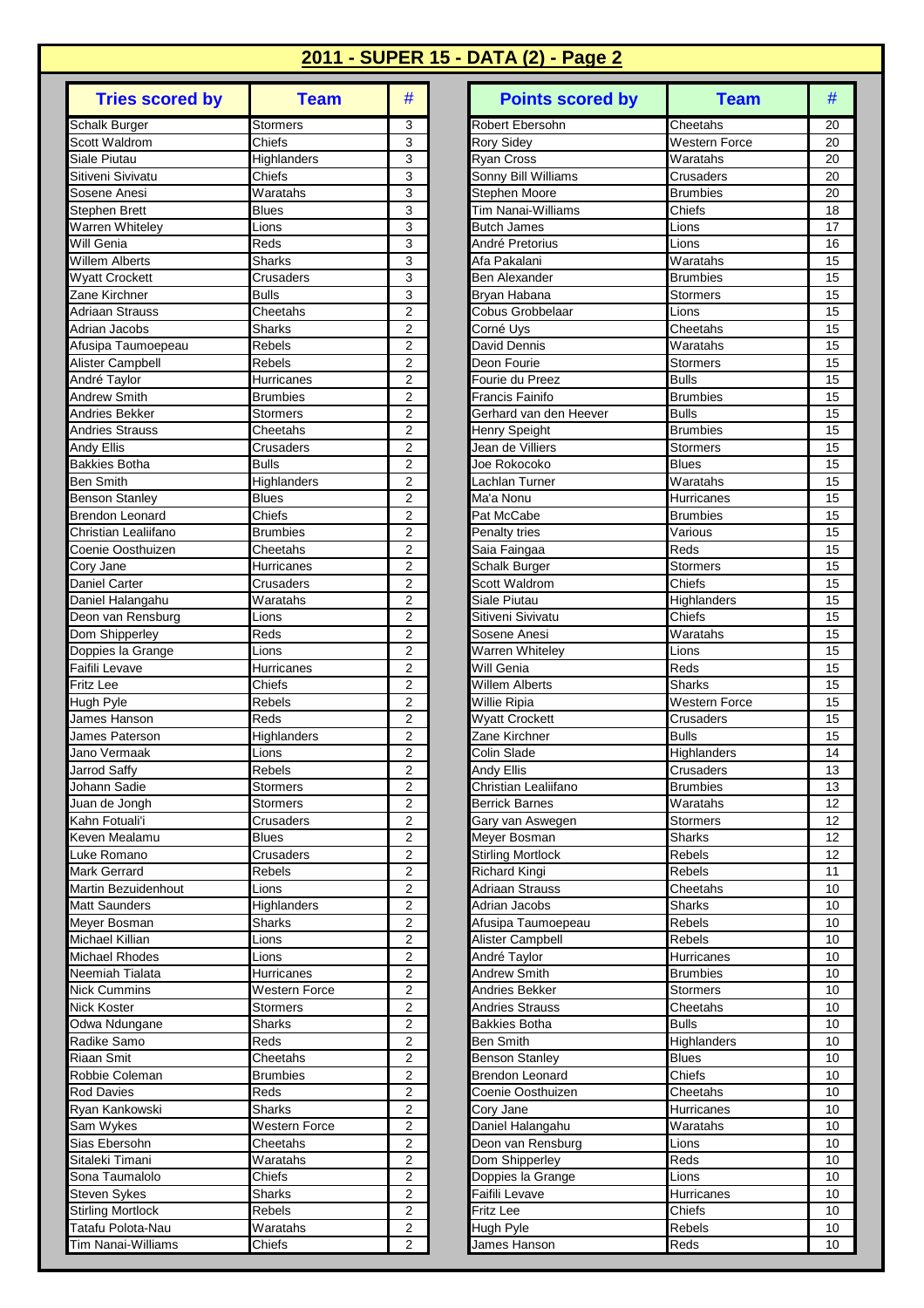| <b>Tries scored by</b>             | <b>Team</b>              | #      |
|------------------------------------|--------------------------|--------|
| Waylon Murray                      | Lions                    | 2      |
| WP Nel                             | Cheetahs                 | 2      |
| Adam Ashley-Cooper                 | <b>Brumbies</b>          | 1      |
| Adam Freier                        | Rebels                   | 1      |
| Adam Wallace-Harrison              | Reds                     | 1      |
| Adam Whitelock<br>Alando Soakai    | Crusaders<br>Highlanders | 1<br>1 |
| Alapati Leiua                      | <b>Hurricanes</b>        | 1      |
| Alifeleti Mafi                     | <b>Western Force</b>     | 1      |
| Alistair Hargreaves                | Sharks                   | 1      |
| Alwyn Hollenbach                   | Lions                    | 1      |
| Andrew Hore                        | Hurricanes               | 1      |
| Anthony Faingaa                    | Reds                     | 1      |
| Anton Bresler                      | <b>Sharks</b>            | 1      |
| Ben Dalev                          | Reds                     | 1      |
| Ben Lucas                          | Reds                     | 1      |
| <b>Ben McCalman</b>                | <b>Western Force</b>     | 1      |
| <b>Ben Tapuai</b><br>Benn Robinson | Reds                     | 1      |
| <b>Brent Ward</b>                  | Waratahs<br>Crusaders    | 1<br>1 |
| Charl McLeod                       | Sharks                   | 1      |
| Charlie Faumuina                   | <b>Blues</b>             | 1      |
| Chiliboy Ralepelle                 | <b>Bulls</b>             | 1      |
| <b>Chris Alcock</b>                | Waratahs                 | 1      |
| Chris Eaton                        | <b>Hurricanes</b>        | 1      |
| Chris Lowrey                       | <b>Blues</b>             | 1      |
| Corey Flynn                        | Crusaders                | 1      |
| Dane Coles                         | Hurricanes               | 1      |
| Danie Poolman                      | Stormers                 | 1      |
| Daniel Kirkpatrick                 | Hurricanes               | 1      |
| Danny Cipriani                     | <b>Rebels</b>            | 1      |
| Dave Dennis                        | Waratahs                 | 1      |
| David Pocock<br>Davon Raubenheimer | Western Force            | 1      |
| Dean Mumm                          | Cheetahs<br>Waratahs     | 1<br>1 |
| Derick Minnie                      | Lions                    | 1      |
| Dewald Potgieter                   | <b>Bulls</b>             | 1      |
| Dwayne Sweeney                     | Chiefs                   | 1      |
| Dylan Des Fountain                 | Lions                    | 1      |
| Flip van der Merwe                 | Bulls                    | 1      |
| Franco vd Merwe                    | Lions                    | 1      |
| <b>Francois Louw</b>               | <b>Stormers</b>          | 1      |
| Gareth Delve                       | Rebels                   | 1      |
| Gary Botha                         | <b>Bulls</b>             | 1      |
| Ged Robinson                       | <b>Rebels</b>            | 1      |
| Greg Somerville                    | Rebels                   | 1      |
| <b>Isaac Ross</b><br>Isaia Toeava  | Chiefs<br><b>Blues</b>   | 1<br>1 |
| Ita Vaea                           | <b>Brumbies</b>          | 1      |
| Jack Lam                           | Hurricanes               | 1      |
| Jacques Botes                      | Sharks                   | 1      |
| Jacques-Louis Potgieter            | Sharks                   | 1      |
| James Broadhurst                   | Hurricanes               | 1      |
| James Hilgendorf                   | Rebels                   | 1      |
| James Horwill                      | Reds                     | 1      |
| James Stannard                     | <b>Western Force</b>     | 1      |
| Jamie MacKintosh                   | Highlanders              | 1      |
| Jeremy Thrush                      | Hurricanes               | 1      |
| John Afoa                          | <b>Blues</b>             | 1      |
| John Schwalger                     | Hurricanes               | 1      |
| John Smit                          | Sharks                   | 1      |
| John Ulugia<br>Josh Bekhuis        | Waratahs                 | 1<br>1 |
| Joshua Holmes                      | Highlanders<br>Waratahs  | 1      |
| Julian Huxley                      | Rebels                   | 1      |
| Kendrick Lynn                      | Highlanders              | 1      |
| Kieran Read                        | Crusaders                | 1      |

| <b>Tries scored by</b>                 | <b>Team</b>               | #              | <b>Points scored by</b>                        | <b>Team</b>               | #              |
|----------------------------------------|---------------------------|----------------|------------------------------------------------|---------------------------|----------------|
| Waylon Murray                          | Lions                     | 2              | James Paterson                                 | Highlanders               | 10             |
| $\overline{\text{WP}}$ Nel             | Cheetahs                  | $\overline{2}$ | Jano Vermaak                                   | Lions                     | 10             |
| Adam Ashley-Cooper                     | <b>Brumbies</b>           | 1              | Jarrod Saffy                                   | <b>Rebels</b>             | 10             |
| Adam Freier                            | Rebels                    | 1              | Johann Sadie                                   | <b>Stormers</b>           | 10             |
| Adam Wallace-Harrison                  | Reds                      | 1              | Juan de Jongh                                  | <b>Stormers</b>           | 10             |
| Adam Whitelock                         | Crusaders                 | 1              | Kahn Fotuali'i                                 | Crusaders                 | 10             |
| Alando Soakai                          | Highlanders               | 1              | Keven Mealamu                                  | <b>Blues</b>              | 10             |
| Alapati Leiua                          | Hurricanes                | 1              | Luke Romano                                    | Crusaders                 | 10             |
| Alifeleti Mafi                         | <b>Western Force</b>      | 1              | <b>Mark Gerrard</b>                            | Rebels                    | 10             |
| Alistair Hargreaves                    | Sharks                    | 1<br>1         | Martin Bezuidenhout                            | Lions                     | 10             |
| Alwyn Hollenbach<br><b>Andrew Hore</b> | Lions<br>Hurricanes       | $\mathbf{1}$   | <b>Matt Saunders</b><br><b>Michael Killian</b> | Highlanders<br>Lions      | 10<br>10       |
| Anthony Faingaa                        | Reds                      | $\mathbf{1}$   | <b>Michael Rhodes</b>                          | Lions                     | 10             |
| Anton Bresler                          | <b>Sharks</b>             | 1              | Neemiah Tialata                                | <b>Hurricanes</b>         | 10             |
| <b>Ben Daley</b>                       | Reds                      | 1              | Nick Cummins                                   | <b>Western Force</b>      | 10             |
| Ben Lucas                              | Reds                      | 1              | Nick Koster                                    | <b>Stormers</b>           | 10             |
| <b>Ben McCalman</b>                    | <b>Western Force</b>      | 1              | Odwa Ndungane                                  | <b>Sharks</b>             | 10             |
| Ben Tapuai                             | Reds                      | 1              | Radike Samo                                    | Reds                      | 10             |
| Benn Robinson                          | Waratahs                  | $\mathbf{1}$   | <b>Riaan Smit</b>                              | Cheetahs                  | 10             |
| <b>Brent Ward</b>                      | Crusaders                 | 1              | Robbie Coleman                                 | <b>Brumbies</b>           | 10             |
| Charl McLeod                           | Sharks                    | 1              | Rod Davies                                     | Reds                      | 10             |
| Charlie Faumuina                       | Blues                     | 1              | Ryan Kankowski                                 | <b>Sharks</b>             | 10             |
| Chiliboy Ralepelle                     | <b>Bulls</b>              | 1              | Sam Wykes                                      | <b>Western Force</b>      | 10             |
| <b>Chris Alcock</b>                    | Waratahs                  | 1              | Sitaleki Timani                                | Waratahs                  | 10             |
| Chris Eaton                            | Hurricanes                | 1              | Sona Taumalolo                                 | Chiefs                    | 10             |
| Chris Lowrey                           | <b>Blues</b>              | 1              | <b>Steven Sykes</b>                            | <b>Sharks</b>             | 10             |
| Corey Flynn                            | Crusaders                 | 1              | Tatafu Polota-Nau                              | Waratahs                  | 10             |
| Dane Coles                             | Hurricanes                | 1              | <b>Waylon Murray</b>                           | Lions                     | 10             |
| Danie Poolman                          | Stormers                  | 1              | WP Nel                                         | Cheetahs                  | 10             |
| Daniel Kirkpatrick                     | Hurricanes                | $\mathbf{1}$   | <b>Frederic Michalak</b>                       | <b>Sharks</b>             | 8              |
| Danny Cipriani                         | <b>Rebels</b>             | 1              | Adam Ashley-Cooper                             | <b>Brumbies</b>           | 5              |
| Dave Dennis                            | Waratahs                  | 1              | Adam Freier                                    | Rebels                    | 5              |
| David Pocock                           | Western Force             | 1              | Adam Wallace-Harrison                          | Reds                      | 5              |
| Davon Raubenheimer<br>Dean Mumm        | Cheetahs                  | 1<br>1         | <b>Adam Whitelock</b>                          | Crusaders                 | 5<br>5         |
| Derick Minnie                          | Waratahs<br>Lions         | 1              | Alando Soakai<br>Alapati Leiua                 | Highlanders<br>Hurricanes | 5              |
| Dewald Potgieter                       | <b>Bulls</b>              | 1              | Alifeleti Mafi                                 | <b>Western Force</b>      | 5              |
| Dwayne Sweeney                         | Chiefs                    | 1              | Alistair Hargreaves                            | Sharks                    | 5              |
| Dylan Des Fountain                     | Lions                     | 1              | Alwyn Hollenbach                               | Lions                     | 5              |
| Flip van der Merwe                     | <b>Bulls</b>              | $\overline{1}$ | <b>Andrew Hore</b>                             | Hurricanes                | $\overline{5}$ |
| Franco vd Merwe                        | Lions                     | 1              | Anthony Faingaa                                | Reds                      | 5              |
| Francois Louw                          | Stormers                  | 1              | Anton Bresler                                  | <b>Sharks</b>             | 5              |
| Gareth Delve                           | Rebels                    | 1              | <b>Ben Daley</b>                               | Reds                      | 5              |
| Gary Botha                             | <b>Bulls</b>              | 1              | Ben Lucas                                      | Reds                      | 5              |
| <b>Ged Robinson</b>                    | <b>Rebels</b>             | 1              | Ben McCalman                                   | Western Force             | 5              |
| Greg Somerville                        | Rebels                    | 1              | Ben Tapuai                                     | Reds                      | 5              |
| <b>Isaac Ross</b>                      | Chiefs                    | 1              | Benn Robinson                                  | Waratahs                  | 5              |
| Isaia Toeava                           | <b>Blues</b>              | 1              | <b>Brent Ward</b>                              | Crusaders                 | 5              |
| Ita Vaea                               | Brumbies                  | 1              | <b>Charl McLeod</b>                            | Sharks                    | 5              |
| Jack Lam                               | Hurricanes                | 1              | Charlie Faumuina                               | <b>Blues</b>              | 5              |
| Jacques Botes                          | <b>Sharks</b>             | 1              | Chiliboy Ralepelle                             | <b>Bulls</b>              | 5              |
| Jacques-Louis Potgieter                | Sharks                    | 1              | Chris Alcock                                   | Waratahs                  | 5              |
| James Broadhurst                       | Hurricanes                | 1              | Chris Eaton                                    | Hurricanes                | 5              |
| James Hilgendorf                       | Rebels                    | 1              | <b>Chris Lowrey</b>                            | <b>Blues</b>              | 5              |
| James Horwill<br>James Stannard        | Reds<br>Western Force     | 1<br>1         | Corey Flynn<br>Dane Coles                      | Crusaders                 | 5<br>5         |
|                                        |                           | 1              | Danie Poolman                                  | Hurricanes                |                |
| Jamie MacKintosh<br>Jeremy Thrush      | Highlanders<br>Hurricanes | 1              | Dave Dennis                                    | Stormers<br>Waratahs      | 5<br>5         |
| John Afoa                              | <b>Blues</b>              | 1              | David Pocock                                   | Western Force             | 5              |
| John Schwalger                         | Hurricanes                | 1              | Davon Raubenheimer                             | Cheetahs                  | 5              |
| John Smit                              | Sharks                    | 1              | Dean Mumm                                      | Waratahs                  | 5              |
| John Ulugia                            | Waratahs                  | 1              | Derick Minnie                                  | Lions                     | 5              |
| Josh Bekhuis                           | Highlanders               | 1              | Dewald Potgieter                               | <b>Bulls</b>              | 5              |
| Joshua Holmes                          | Waratahs                  | 1              | Dwayne Sweeney                                 | Chiefs                    | 5              |
| Julian Huxley                          | Rebels                    | 1              | Dylan Des Fountain                             | Lions                     | 5              |
| Kendrick Lynn                          | Highlanders               | 1              | Flip van der Merwe                             | <b>Bulls</b>              | 5              |
| Kieran Read                            | Crusaders                 | $\mathbf{1}$   | Franco vd Merwe                                | Lions                     | 5              |
|                                        |                           |                |                                                |                           |                |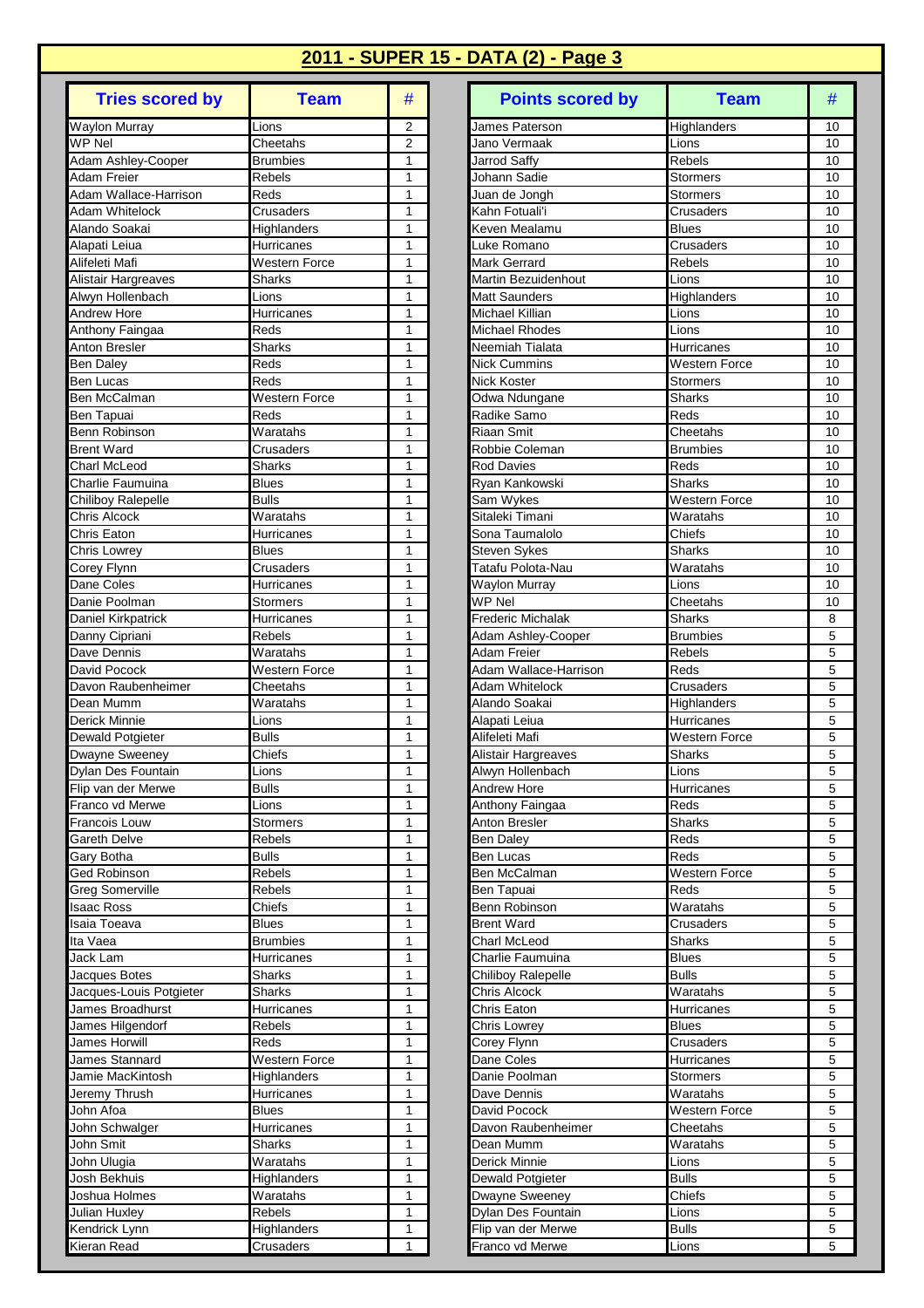| <b>Tries scored by</b>           | <b>Team</b>                   | #      |
|----------------------------------|-------------------------------|--------|
| Kurt Coleman                     | Stormers                      | 1      |
| Lachlan Mitchell                 | Rebels                        | 1      |
| Liam Gill                        | Reds                          | 1      |
| Lima Sopoaga                     | Highlanders                   | 1      |
| Lionel Mapoe                     | Lions                         | 1      |
| Louis Ludik                      | Sharks                        | 1      |
| Luke Braid                       | <b>Blues</b>                  | 1      |
| Luke Burgess                     | Waratahs                      | 1      |
| Luke McAlister                   | <b>Blues</b>                  | 1      |
| Matt Todd                        | Crusaders<br><b>Brumbies</b>  | 1<br>1 |
| Michael Hooper<br>Michael Lipman | Rebels                        | 1      |
| Mike Delany                      | Chiefs                        | 1      |
| Mils Muliaina                    | Chiefs                        | 1      |
| Nasi Manu                        | Highlanders                   | 1      |
| Nathan Charles                   | <b>Western Force</b>          | 1      |
| Nick Phipps                      | Rebels                        | 1      |
| Patrick Phibbs                   | <b>Brumbies</b>               | 1      |
| Peter Betham                     | Rebels                        | 1      |
| Peter Saili                      | Blues                         | 1      |
| Phil Waugh                       | Waratahs                      | 1      |
| Philip Burger                    | Cheetahs                      | 1      |
| Philip Snyman                    | Cheetahs                      | 1      |
| Pierre Spies                     | <b>Bulls</b>                  | 1      |
| Pieter Louw                      | Stormers                      | 1      |
| Richard Kahui                    | Chiefs                        | 1      |
| Richard Kingi                    | Rebels                        | 1      |
| Robbie Robinson                  | Highlanders                   | 1      |
| <b>Robert Horne</b>              | Waratahs                      | 1      |
| Rodney Blake                     | <b>Rebels</b>                 | 1      |
| Romana Graham                    | Chiefs                        | 1<br>1 |
| Salesi Ma'afu<br>Serge Lilo      | <b>Brumbies</b><br>Hurricanes | 1      |
| Shaun Treeby                     | Highlanders                   | 1      |
| Stefan Terblanche                | Sharks                        | 1      |
| Stephen Donald                   | Chiefs                        | 1      |
| Tana Umaga                       | Chiefs                        | 1      |
| Tawera Kerr-Barlow               | Chiefs                        | 1      |
| Tevita Mailau                    | <b>Blues</b>                  | 1      |
| <b>Toby Smith</b>                | Chiefs                        | 1      |
| Tom Kingston                     | Waratahs                      | 1      |
| Tom Marshall                     | Crusaders                     | 1      |
| Tony Woodcock                    | <b>Blues</b>                  | 1      |
| Tyrone Smith                     | <b>Brumbies</b>               | 1      |
| <b>Tyson Keats</b>               | Hurricanes                    | 1      |
| Victor Vito                      | Hurricanes                    | 1      |
| Wikus van Heerden                | Lions                         | 1      |
| Wilhelm Steenkamp                | Cheetahs                      | 1      |
|                                  |                               |        |
|                                  |                               |        |
|                                  |                               |        |
|                                  |                               |        |
|                                  |                               |        |
|                                  |                               |        |
|                                  |                               |        |
|                                  |                               |        |
|                                  |                               |        |
|                                  |                               |        |
|                                  |                               |        |
|                                  |                               |        |
|                                  |                               |        |
|                                  |                               |        |
|                                  |                               |        |

| <b>Tries scored by</b>             | <b>Team</b>                   | #            | <b>Points scored by</b>               | <b>Team</b>               | #           |
|------------------------------------|-------------------------------|--------------|---------------------------------------|---------------------------|-------------|
| Kurt Coleman                       | <b>Stormers</b>               | 1            | Francois Louw                         | <b>Stormers</b>           | 5           |
| Lachlan Mitchell                   | Rebels                        | 1            | Gareth Delve                          | <b>Rebels</b>             | 5           |
| Liam Gill                          | Reds                          | 1            | Gary Botha                            | <b>Bulls</b>              | 5           |
| Lima Sopoaga                       | Highlanders                   | 1            | Ged Robinson                          | Rebels                    | 5           |
| Lionel Mapoe                       | Lions                         | 1            | <b>Greg Somerville</b>                | Rebels                    | 5           |
| Louis Ludik                        | Sharks                        | 1            | Isaac Ross                            | Chiefs                    | 5           |
| Luke Braid                         | <b>Blues</b>                  | 1            | Isaia Toeava                          | <b>Blues</b>              | 5           |
| Luke Burgess                       | Waratahs                      | 1            | Ita Vaea                              | <b>Brumbies</b>           | 5           |
| <b>Luke McAlister</b><br>Matt Todd | <b>Blues</b>                  | 1            | Jack Lam                              | Hurricanes                | 5           |
| Michael Hooper                     | Crusaders<br><b>Brumbies</b>  | 1<br>1       | Jacques Botes<br>James Broadhurst     | Sharks<br>Hurricanes      | 5<br>5      |
| Michael Lipman                     | Rebels                        | 1            | James Hilgendorf                      | Rebels                    | 5           |
| Mike Delany                        | Chiefs                        | 1            | James Horwill                         | Reds                      | 5           |
| Mils Muliaina                      | Chiefs                        | 1            | Jamie MacKintosh                      | Highlanders               | 5           |
| Nasi Manu                          | Highlanders                   | 1            | Jeremy Thrush                         | Hurricanes                | 5           |
| Nathan Charles                     | <b>Western Force</b>          | 1            | John Afoa                             | <b>Blues</b>              | 5           |
| <b>Nick Phipps</b>                 | <b>Rebels</b>                 | 1            | John Schwalger                        | Hurricanes                | 5           |
| <b>Patrick Phibbs</b>              | <b>Brumbies</b>               | 1            | John Smit                             | Sharks                    | 5           |
| Peter Betham                       | Rebels                        | 1            | John Ulugia                           | Waratahs                  | 5           |
| Peter Saili                        | <b>Blues</b>                  | 1            | Josh Bekhuis                          | Highlanders               | 5           |
| Phil Waugh                         | Waratahs                      | 1            | Joshua Holmes                         | Waratahs                  | 5           |
| Philip Burger                      | Cheetahs                      | 1            | Kendrick Lynn                         | Highlanders               | 5           |
| Philip Snyman                      | Cheetahs                      | 1            | Kieran Read                           | Crusaders                 | 5           |
| Pierre Spies                       | <b>Bulls</b>                  | 1            | Lachlan Mitchell                      | <b>Rebels</b>             | 5           |
| Pieter Louw                        | <b>Stormers</b>               | 1            | Liam Gill                             | Reds                      | 5           |
| Richard Kahui                      | Chiefs                        | 1            | Lionel Mapoe                          | Lions                     | 5           |
| <b>Richard Kingi</b>               | <b>Rebels</b>                 | 1            | Louis Ludik                           | Sharks                    | 5           |
| Robbie Robinson                    | Highlanders                   | 1            | Luke Braid                            | <b>Blues</b>              | 5           |
| <b>Robert Horne</b>                | Waratahs                      | 1            | Luke Burgess                          | Waratahs                  | 5           |
| Rodney Blake                       | $\overline{\mathsf{Re}}$ bels | 1            | <b>Matt Todd</b>                      | Crusaders                 | 5           |
| Romana Graham                      | Chiefs                        | 1            | Michael Hooper                        | <b>Brumbies</b>           | 5           |
| Salesi Ma'afu                      | Brumbies                      | 1            | Michael Lipman                        | Rebels                    | 5           |
| Serge Lilo                         | Hurricanes                    | 1            | <b>Mils Muliaina</b>                  | Chiefs                    | 5           |
| Shaun Treeby                       | Highlanders                   | 1            | Nasi Manu                             | Highlanders               | 5           |
| Stefan Terblanche                  | <b>Sharks</b>                 | 1            | Nathan Charles                        | <b>Western Force</b>      | 5           |
| <b>Stephen Donald</b>              | Chiefs<br>Chiefs              | 1            | <b>Nick Phipps</b>                    | Rebels<br><b>Brumbies</b> | 5<br>5      |
| Tana Umaga<br>Tawera Kerr-Barlow   | Chiefs                        | 1<br>1       | <b>Patrick Phibbs</b><br>Peter Betham | Rebels                    | 5           |
| Tevita Mailau                      | <b>Blues</b>                  | $\mathbf{1}$ | Peter Saili                           | <b>Blues</b>              | 5           |
| <b>Toby Smith</b>                  | Chiefs                        | 1            | Phil Waugh                            | Waratahs                  | 5           |
| Tom Kingston                       | Waratahs                      | 1            | Philip Burger                         | Cheetahs                  | 5           |
| <b>Tom Marshall</b>                | Crusaders                     | 1            | Philip Snyman                         | Cheetahs                  | 5           |
| Tony Woodcock                      | Blues                         | 1            | Pierre Spies                          | <b>Bulls</b>              | 5           |
| Tyrone Smith                       | <b>Brumbies</b>               | 1            | Pieter Louw                           | <b>Stormers</b>           | 5           |
| <b>Tyson Keats</b>                 | Hurricanes                    | 1            | Richard Kahui                         | Chiefs                    | 5           |
| Victor Vito                        | Hurricanes                    | 1            | <b>Robert Horne</b>                   | Waratahs                  | 5           |
| Wikus van Heerden                  | Lions                         | 1            | Rodney Blake                          | Rebels                    | 5           |
| Wilhelm Steenkamp                  | Cheetahs                      | 1            | Romana Graham                         | Chiefs                    | 5           |
|                                    |                               |              | Rory Kockott                          | Lions                     | 5           |
|                                    |                               |              | Salesi Ma'afu                         | <b>Brumbies</b>           | $\mathbf 5$ |
|                                    |                               |              | Serge Lilo                            | Hurricanes                | 5           |
|                                    |                               |              | Shaun Treeby                          | Highlanders               | 5           |
|                                    |                               |              | Stefan Terblanche                     | Sharks                    | 5           |
|                                    |                               |              | Tana Umaga                            | Chiefs                    | 5           |
|                                    |                               |              | Tawera Kerr-Barlow                    | Chiefs                    | 5           |
|                                    |                               |              | <b>Tevita Mailau</b>                  | <b>Blues</b>              | 5           |
|                                    |                               |              | <b>Toby Smith</b>                     | Chiefs                    | 5           |
|                                    |                               |              | Tom Kingston                          | Waratahs                  | 5           |
|                                    |                               |              | <b>Tom Marshall</b>                   | Crusaders                 | 5           |
|                                    |                               |              | Tony Woodcock                         | <b>Blues</b>              | 5           |
|                                    |                               |              | Tyrone Smith                          | <b>Brumbies</b>           | 5           |
|                                    |                               |              | <b>Tyson Keats</b>                    | Hurricanes                | 5           |
|                                    |                               |              | Victor Vito                           | Hurricanes                | 5           |
|                                    |                               |              | Wikus van Heerden                     | Lions                     | 5           |